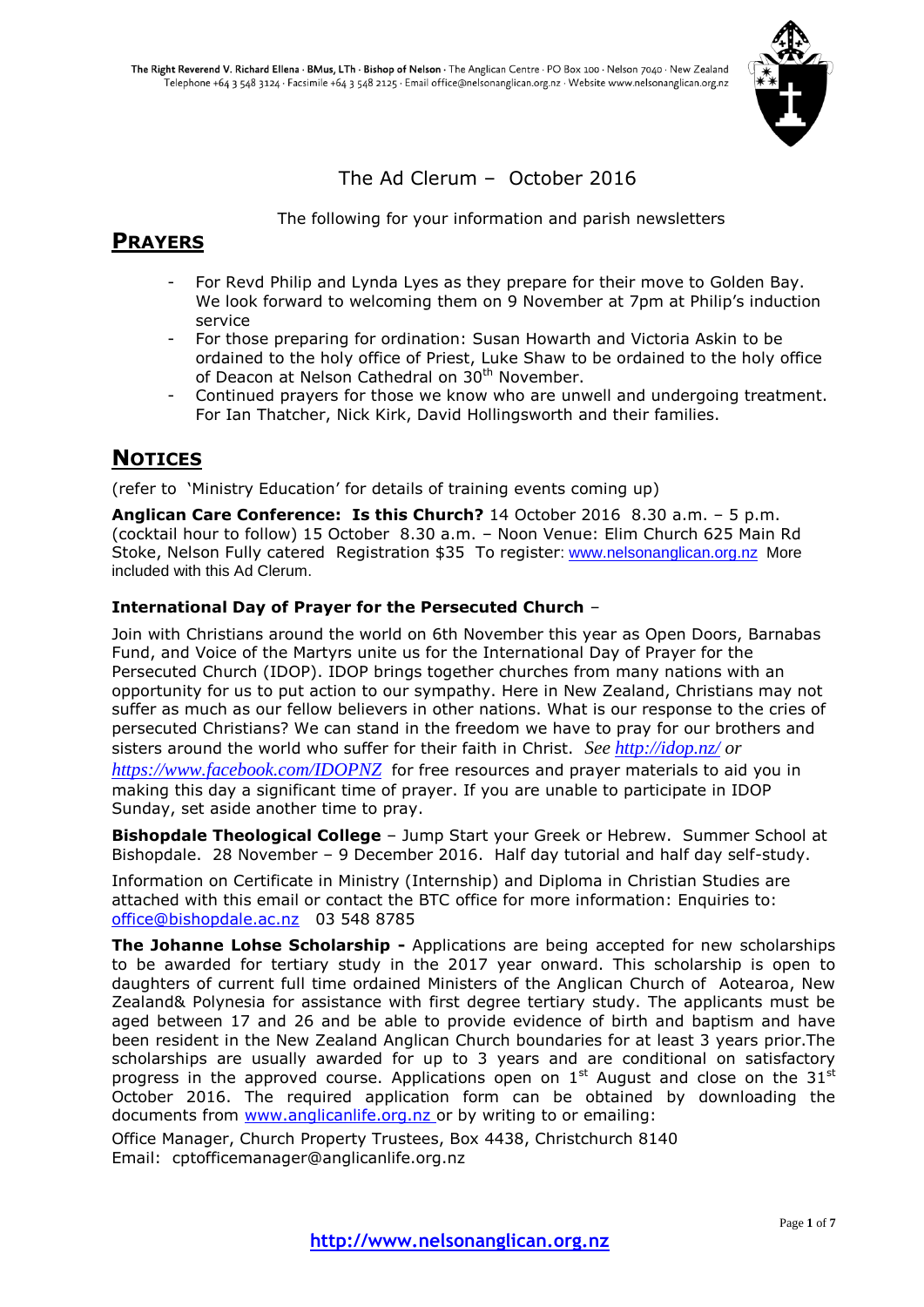**The Archbishops' Motion 29** working group on church structures will now work with a consultants' panel of key stakeholders, as it develops proposals for General Synod/Te Hīnota Whānui 2018.

This link for more information <http://www.anglicantaonga.org.nz/News/Common-Life/panel>

**James & Edna Clark Scholarship:** This scholarship is to provide assistance towards the cost of tertiary study to the children of any person who has been, or is, a clergyperson of the Anglican Church in Aotearoa, New Zealand. Please see

<http://www.waikatotaranakianglican.org.nz/information/scholarships> for the terms and conditions, plus the application form. Applications close on 31 October 2016 and can be sent by post to Registrar – Manager, Diocese of Waikato and Taranaki, P O Box 21, Hamilton 3240 or by email to [ea@waikatoanglican.org.nz.](mailto:ea@waikatoanglican.org.nz)

# **MINISTRY EDUCATION**

## **TRAINING EVENTS 2016**

## **EQUIP MINISTRY EDUCATION**

EQUIP is part of Diocesan ministry education and is designed at an appropriate for anyone to attend to learn about ministry skills. **Please advertise these in your parish and invite current and future ministry leaders to attend.** As you are aware, BTC is thinking about ways to make lay training/discipleship more accessible, and Andrew and I will be meeting with the regional deaneries in the New Year to discuss this further. Topics for 2016 (will finish off this 3 year cycle):

- Unit 5 Discipleship and Gifts of the Holy Spirit
- Unit 6 Contemporary Pastoral Care
- Unit 8 Everyday Evangelism

## **Nelson/Waimea (St Stephen's Tahunanui)**

October 15 Unit 8

#### **Mawhera**

November 5 (Holy Trinity Greymouth) Unit 8

If you are interested in tailoring some training for your parish or a cluster of parishes please ring to have a chat about possibilities.

#### **EQUIP PROGRAMME FOR NELSON CATHEDRAL**

Rev Graham O'Brien will be leading two topics in the Cathedral during October and November. The first is on discipleship and the second on stewardship. Discipleship can be seen as the need for those who follow Jesus and trust in the Good News to respond to the New Covenant, Spiritually empowered righteousness. Whereas stewardship is the freeing up and sharing of all resources for the advancement of the Kingdom ministry. The times and dates are below:

Discipleship: Session One: Tuesday October 11th and Wednesday 12th Session Two: Tuesday October 18th and Wednesday 19th Session Three: Tuesday October 25th and Wednesday 26th Stewardship: Session One: Tuesday November 1st and Wednesday 2nd Session Two: Tuesday November 8th and Wednesday 9th Session Three: Tuesday November 15th and Wednesday 16th

Session times will be Tuesdays from 7.00pm to 8.00pm and Wednesday's from 12.00 to 1.00pm.

Venue: Conference Room in the Cathedral

**Everyone is most welcome to attend any or all of these sessions. It would be helpful to have an idea of numbers so please pass your names to the Administrator at the Office** (548 1008) or [office@nelsoncathedral.org](mailto:office@nelsoncathedral.org)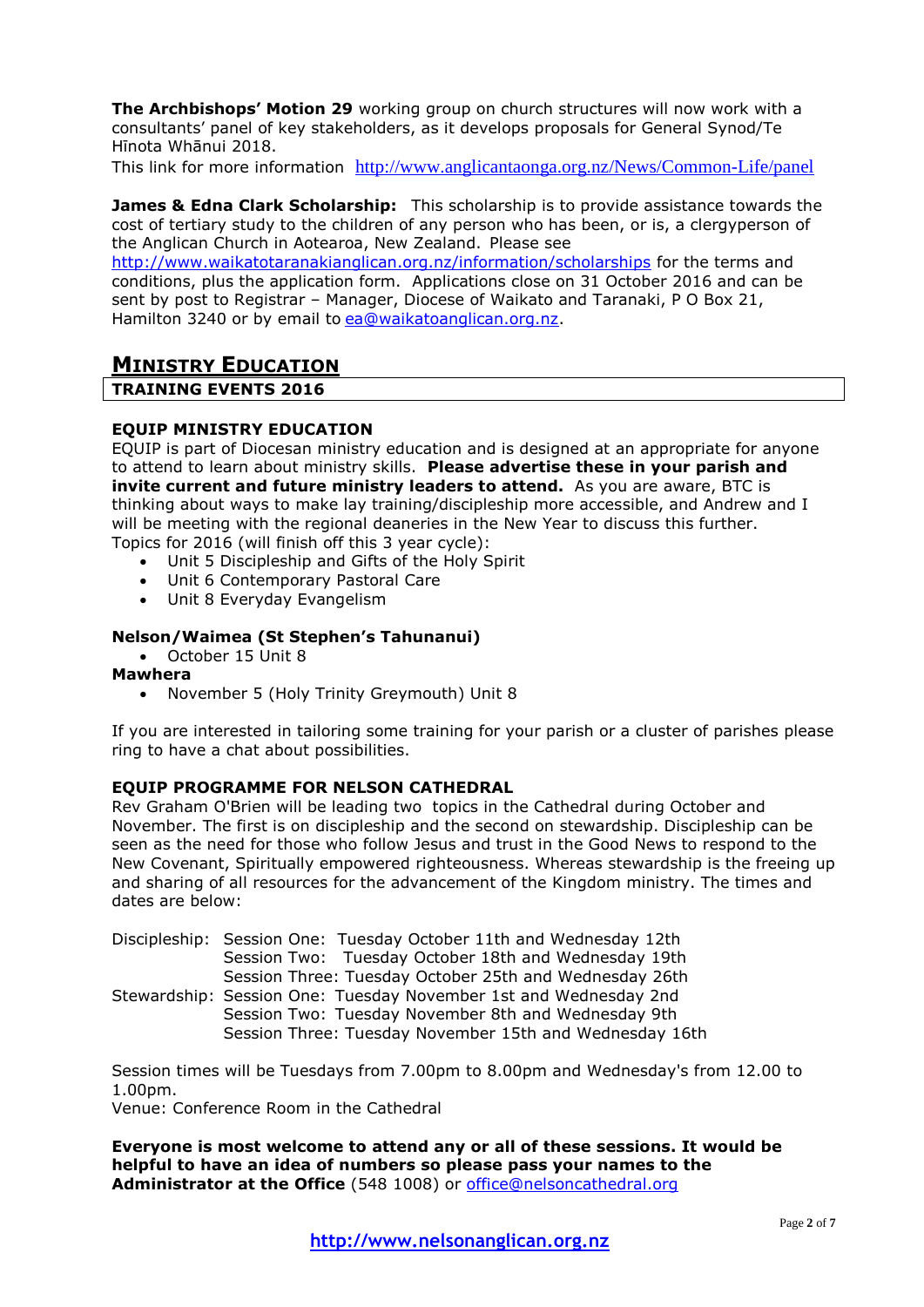## **POST ORDINATION MINISTRY DEVELOPMENT (POMD):**

The new "Community of Practice" model for post-ordination professional development is now underway across the Diocese, and it has been great to see the engagement within the groups. Dates are indicated below:

|          | Mawhera |    |    | Nelson   Waimea   Marlborough |  |
|----------|---------|----|----|-------------------------------|--|
| October  |         | 13 |    |                               |  |
| November | 25      |    | 24 |                               |  |
| December |         |    |    |                               |  |

## **Clinical Pastoral Education (CPE) 2017**

The dates for 2017 have now been finalized, so If you are considering CPE please put these in your diary NOW. If you want to do CPE (including for course credit towards Laidlaw Grad Dip or B Theol), please talk to Graham about the requirements.

CPE course dates for 2017 (Thursday and Friday) are: Feb 8, 9, 10 - Begin Feb 23, 24 March 9, 10 March 23, 24 – Mid Course April 6,7 April 27,28 May 11,12 May 25, 26 June 8, 9 (Final Evaluations)

#### **MINISTRY INTERNSHIP SCHEME**

If you are interested in this for 2016/2017 now is a good time to begin a conversation with myself, your vestry and any possible intern. Please remember that an intern is a training position, so the intern needs to be working under someone with experience. We now have the exciting development of offering a 1yr fulltime diploma which majors on internship (20hrs per week) which would be ideal for any young person wanting to do a gap year programme or gain experience in Christian ministry (see attached PDF). Our two internship options are:

- *a. Fulltime Diploma of Christian Studies (Internship).*
- *b. Fulltime BTC (4 papers/semester) and 10hrs ministry per week.*

## **LATIMER MINISTRY RETREAT 2016**

The Disciple-making Disciple: giving and receiving Christ's ministry Monday 10th - Wednesday 12th October, Pudding Hill Lodge,Methven. Cost \$295. Speakers: Bp Richard and Hilary Ellena, Bible studies Rev Michael Hewat Registration: [www.latimer.org.nz/register-now](http://www.latimer.org.nz/register-now) or email daveclancey@gmail.com.

#### **ALPHA**

I have made enquiries and the new ALPHA Course will be put on DVD in October. A copy of the DVD will be purchased for the Resource Library (Anglican Center).

#### **ALPHA PRAYER COURSE**

Journey through the Lord's Prayer with six short videos and a handy 'cheat sheet' for each session, all designed to fuel discussion and deepen the prayer life of your church. Download all material **free** from https://www.prayercourse.org/

#### **WILLOWCREEK LEADERSHIP SUMMIT 2016 - This is open to clergy and lay leaders.**

The Nelson GLS date is confirmed as **Friday 4 November.** Again we have been offered a discounted rate so that if you book by October 4 the cost will be \$52 (not \$100), and this will be paid by ministry education.

To register, go to the Willowcreek NZ web site and enter the same coupon code **nelson anglican**, (this will give you a 100% discount and I will be invoiced in bulk).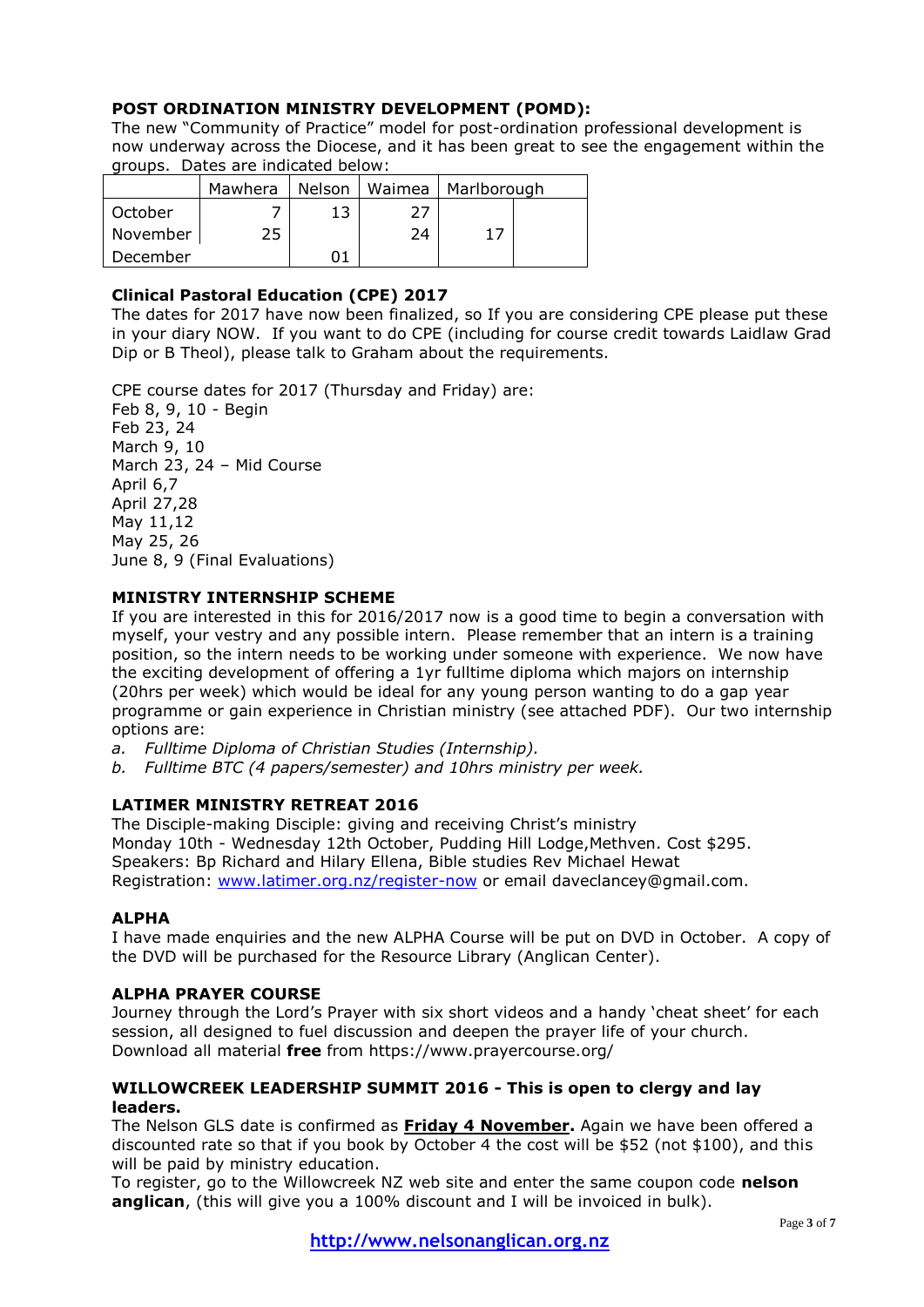#### **RECOMMENDED BOOKS**

- Deborah van Deusen Hunsinger, *Pray Without Ceasing: revitalising pastoral care*. Grand Rapids: Wm B Eerdmans, 2006. One of the best books on pastoral care you can read.
- Ewan Kelly. Meaningful Funerals: Meeting the theological and pastoral challenge in a postmodern era. London: Mowbray, 2008
- Steve Addison. Pioneering Movements: Leadership that multiplies disciples and Churches. Downers Grove: IVP, 2015.
- Chuck Collins. *Reformation Anglicanism: Biblical, Generous, Beautiful*. Newport Beach: Anglican House Publishers, 2014. A clear and easy-to-read description of Anglican DNA. A must read for clergy and anyone wanting to know what does being Anglican mean.

## **RESOURCES**

## **NEW Resources now available.**

If you know of any good small group resources please let me know so we can update our supply.

**EQUIP** DVDs are also available at Holy Trinity, Greymouth and St Christopher's, Blenheim for loan.

#### **Please let your small group leaders know about these resources by passing this list on**.

| <b>NAME</b>                                                                            | <b>TYPE</b>                        | <b>LOCATION</b>                                                                                       |  |
|----------------------------------------------------------------------------------------|------------------------------------|-------------------------------------------------------------------------------------------------------|--|
| Freedom in Christ Discipleship Course                                                  | DVD, leaders quide, course<br>book | Anglican Centre                                                                                       |  |
| How I Changed my Mind About<br>Evolution: Evangelicals reflect on faith<br>and science | Book (Biologos and IVP)            | Anglican Centre and Bishop<br>Sutton Library                                                          |  |
| Pioneering Movements, by Steve<br>Addison                                              | <b>Book</b>                        | Anglican Centre and Bishop<br>Sutton Library                                                          |  |
| Meaningful Funerals, by Ewan Kelly                                                     | <b>Book</b>                        | Anglican Centre and Bishop<br>Sutton Library                                                          |  |
| For All The Saints: Liturgical and<br>Biographical versions                            | <b>Book</b>                        | Anglican Centre and Bishop<br>Sutton Library                                                          |  |
| <b>Storytelling and Communication</b><br><b>Masterclass - Rob Harley</b>               | <b>DVD</b>                         | Anglican Centre and Bishop<br>Sutton Library<br>St Christopher's and Holy<br><b>Trinity Greymouth</b> |  |
| Islam and Christianity - Graeme<br><b>Howarth</b>                                      | <b>DVD</b>                         | Anglican Centre and Bishop<br>Sutton Library<br>St Christopher's and Holy<br><b>Trinity Greymouth</b> |  |

#### **Online: via BTC/ Diocesan websites "Resources" sections.**

BTC has now established a platform to make video presentations available at [www.bishopdale.ac.nz/media](http://www.bishopdale.ac.nz/media) including the Rob Harley **Storytelling and Communication Master Class.**

#### **Free Online Resources.**

Free Lectionary/Theme based resources and for all ages. <http://connectible.nz/> http://localsharedministry.com/

#### **Questions on Theology and Science**

**BIOLOGOS** is an organization founded by Francis Collins, of dedicated evangelicals committed to the relationship between the Christian faith and science. They have a new site for "pastor resources" which has very good resources for many of the difficult questions people ask. Check it out http://biologos.org/news/september-2014/new-pastor-resourcecenter.

New Resource:<http://biologos.org/resources/the-big-story/>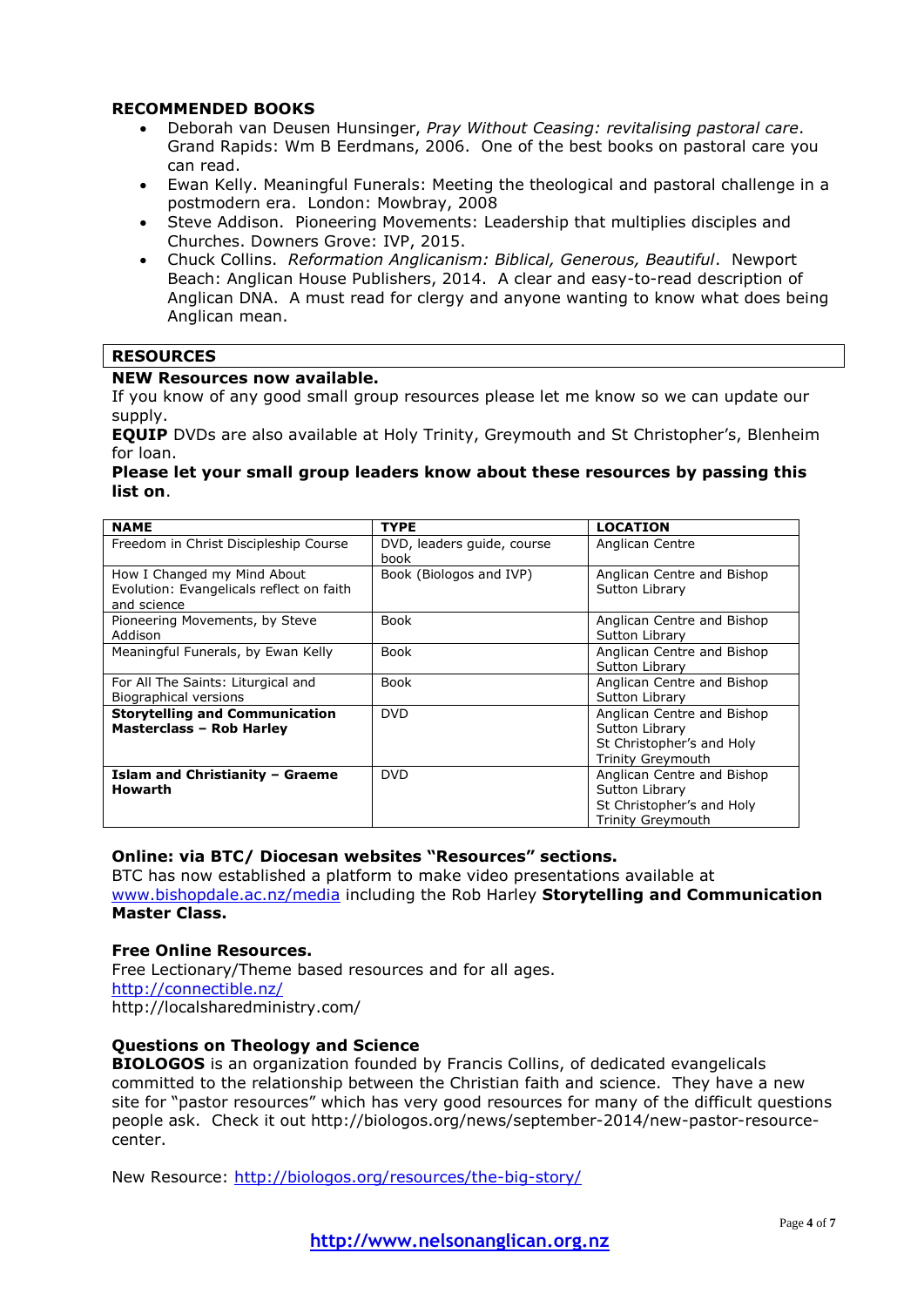**ISCAST** is an Australian organisation (with many NZers and expats) dedicated to exploring the interface between science and the Christian faith. Its membership consists of scientists, theologians and professionals with standing in their own fields and a commitment to the Christian faith. Their website has many good resources that tackle many questions about science and faith. See http://www.iscast.org.

# **InterChurch Bioethics Council.**

The **InterChurch Bioethics Council** (ICBC) is composed of appointed representatives from Anglican, Methodist and Presbyterian Churches for the purpose of addressing crucial ethical issues in NZ relating to bioethics [http://www.interchurchbioethics.org.nz](http://www.interchurchbioethics.org.nz/) and Facebook.

God Bless, Graham

# **SOCIAL SERVICES**

I encourage you to register for the 'Is this Church?' conference. A Social Service and Social Justice conference facilitated by Anglican Care. Excellent speakers and workshops. 14/15 October. Full details later in this Ad Clerum and also attached with the emailed version. Please advertise and shoulder tap folk from your parish to attend.

God bless, Gerrie Mead [socialservices@nelsonanglican.nz](mailto:socialservices@nelsonanglican.nz)

# **YOUTH COORDINATOR**

**SAUCE DATE CHANGES** Due to BTC graduation dates and school exam schedules we have decided to make a change to the Sauce term 4 programme!

Dates for term 4 will be

**7 OCT** (School holiday social), **21-24 OCT** (Spring Camp), **04 NOV** (Charge and Sauce), **02 DEC** (Charge and Sauce end of year). Hopefully this fits better with others plans too.



Spring Camp is go! Registrations close soon - head to our website to sign up. All the info you need is on the site as well as in the mail heading your way with a treat. It's going to be a great weekend so prepare your youth and start the Bishops log training.

#### **LATEST SPRING CAMP NEWS**

- > Bucket ball will be making a return to the Bishops log schedule
- > Zorb is booked ;)
- > Camp food will be unicorn meat free

## **REGISTER** <http://nelsonanglicanyouth.org/event/spring-camp-2/>

(Registrations close midnight Sunday 09 October )

LUKE SHAW: Youth Coordinator OFFICE +64 035483124 Mobile 0212772186 [youth@nelsonanglican.nz](mailto:youth@nelsonanglican.nz) NATHAN HUGHES: Youth Assistant Mobile 021 1103 322 [youth.assist@nelsonanglican.nz](mailto:youth.assist@nelsonanglican.nz)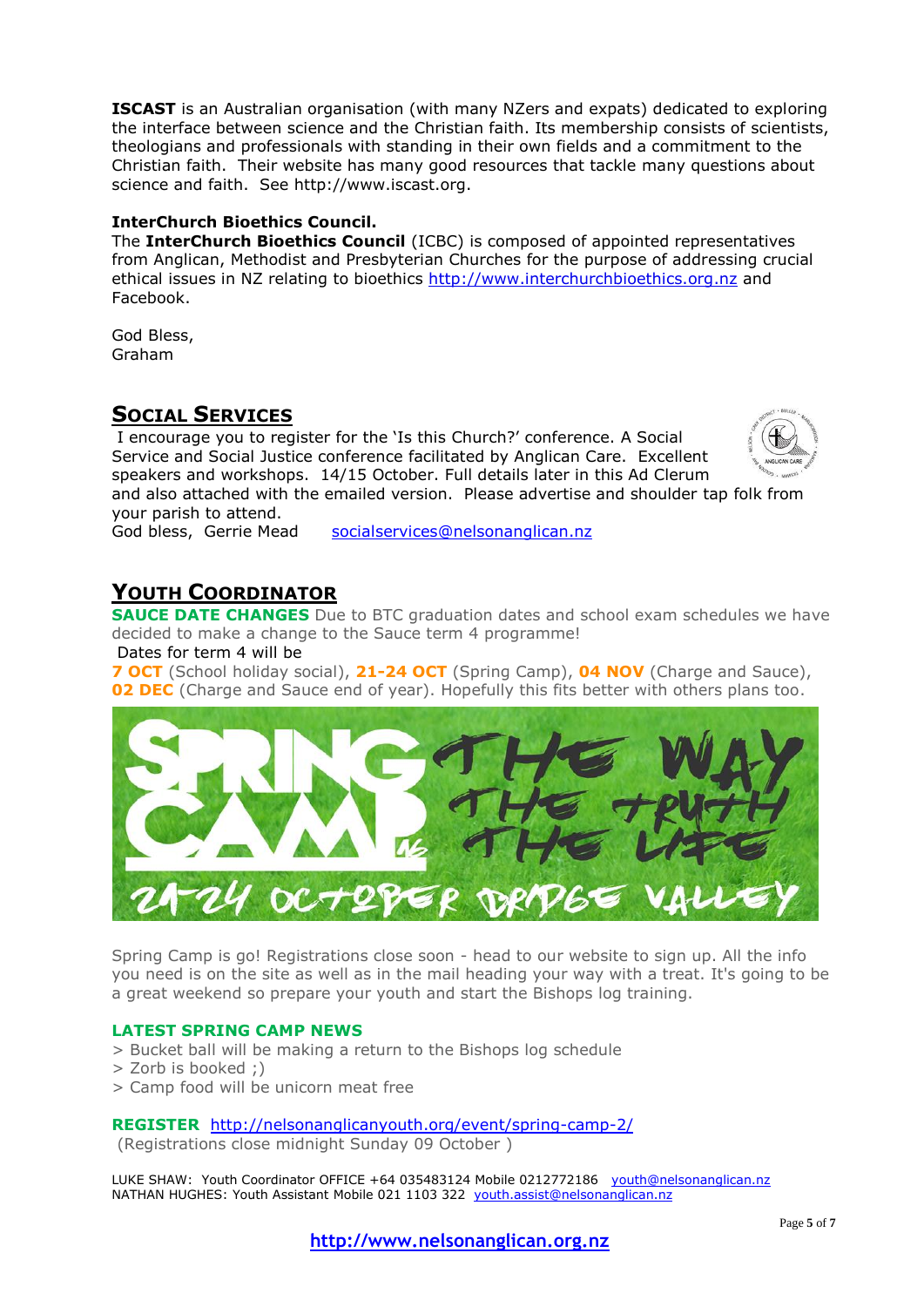# **BISHOP SUTTON LIBRARY**

## **New Books in the Bishop Sutton Library**

**Joan Chittister – The gift of years : growing older gracefully. London : Darton, Longman and Todd, c2008.**

Although ageing has its challenges, Chittister explores how we can savour our later years as a gift and blessing and enjoy their "deep spiritual meaning".

#### **John Ortberg – When the game is over it all goes back in the box. Grand Rapids, Michigan : Zondervan, 2007.**

An Italian proverb states: "Pawn and king alike, they all go back in the bag". In the Middle Ages, life was often thought of as a game of chess. An anonymous author cautions, "take abundant thought over your moves, for the stake is your soul". In his book, Ortberg explores how to play the game of life, keeping in view an "eternal perspective".

#### **Quote for the day**

"We make a living by what we get. We make a life by what we give" Norman MacEwen.

#### **New Books for Ministry Training**

**Geoff New**. **Imaginative preaching : praying the scriptures so God can speak through you**. **Carlisle, Cumbria : Langham Global Library, c2015. Greg Heisler. Spirit-led preaching : the Holy Spirit's role in sermon preparation and delivery. Nashville, Tennessee, c2007.**

Jennifer Patterson - Bishop Sutton Library Tel. (03) 548 8785 Ext 4 [library@bishopdale.ac.nz](mailto:library@bishopdale.ac.nz)

# **VACANCIES IN OTHER DIOCESES**

## **Christchurch Diocese**

## **Priest - The Anglican Parish of Kaiapoi**

Our parish is looking for a deeply faithful, decisive and responsive Anglican priest who is gifted in preaching and liturgy while having the ability to be innovative and lead the parish into a new season. Experience with disciple making is needed. The new vicar will be community minded and willing to forge relationships in and with the various centres. This includes a commitment to pastoral care. A commitment to stewardship would be appreciated greatly. Recognising the strong commitment of the Diocese of Christchurch to young people it is essential that the new vicar has ministry to and with children and youth as part of their own commitment to ministry. This does not necessarily mean leading young peoples' outreach and ministry but it does mean supporting it as a key part of parish ministry.

## **Opawa-St Martins - Vicar**

The parish of Opawa-St Martins offers a unique opportunity for a prayerful leader who can encourage the developing ministries of parishioners and the school community in the context of a rich Anglican heritage. A person with a deep personal faith, overflowing to the whole community, who will constantly seek God's way, guidance and wisdom. A person who regularly listens for the Lord in quiet, and draws from the wellspring of the Holy Spirit.Due to our previous vicar being appointed as Dean of the Cathedral, we seek a strong, yet gentle, person to lead, minister, and provide pastoral care to a congregation in postearthquake Christchurch. Nestled against the Port Hills, south of the CBD, with the Heathcote/Opawaho river flowing through it, the parish area offers a family-friendly location with access to many recreational opportunities.

Parish profiles and expressions of interest form are available by emailing the office of Bishop Victoria Matthews of the Diocese of Christchurch: [bishopspa@anglicanlife.org.nz](mailto:bishopspa@anglicanlife.org.nz?subject=The%20Harvest%20enquiry%20-%20Opawa-St%20Martins) or by phoning 03 348 6701. Applications, which must include a CV, a response to the profile of not more than four pages, and a statement about your faith and personal approach to ministry, are requested by *28 October 2016* for both these vacancies - to be sent to [bishopspa@anglicanlife.org.nz](mailto:bishopspa@anglicanlife.org.nz?subject=Opawa%20St%20Martins%20application)